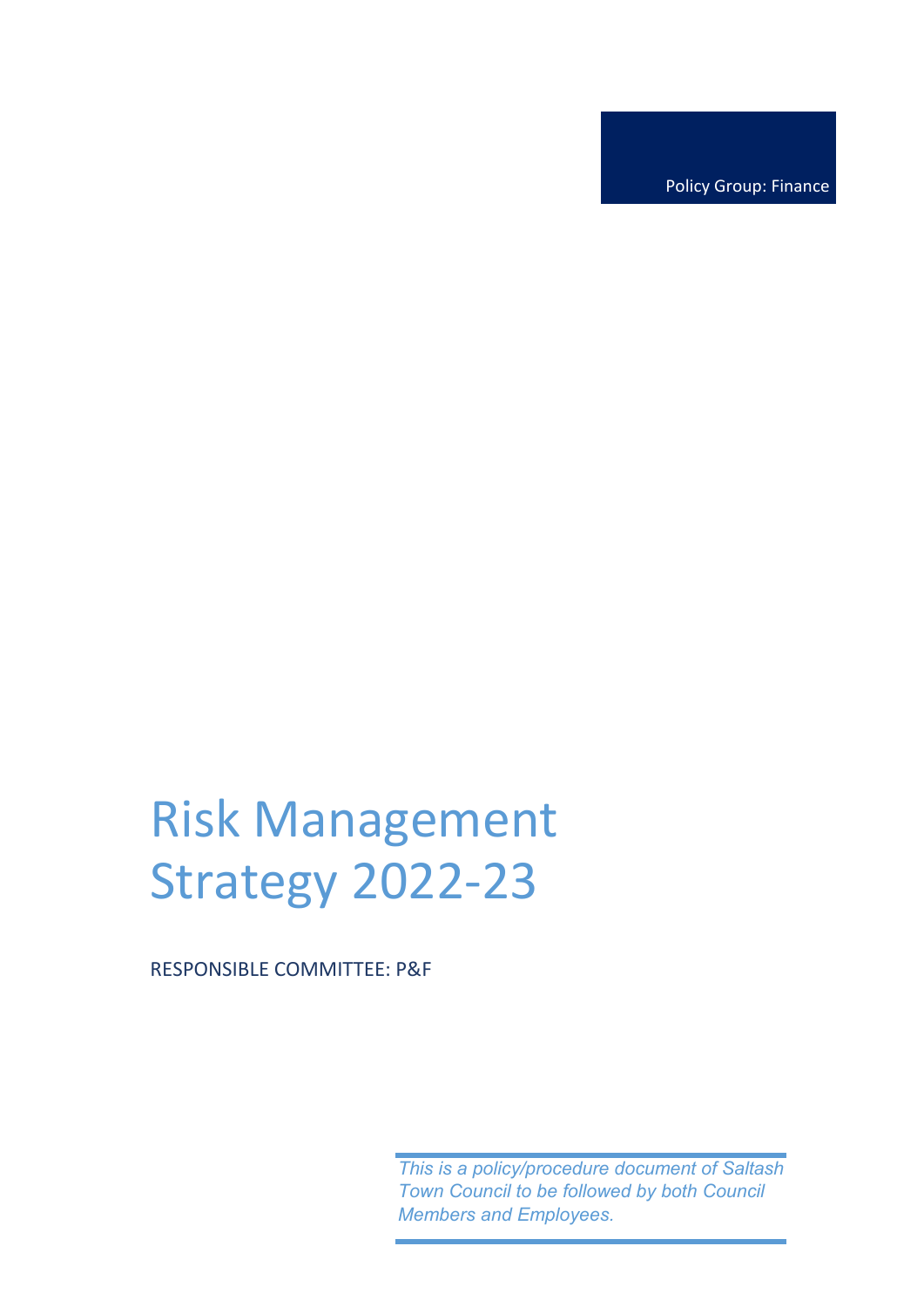| <b>Current Document Status</b>       |               |                    |               |  |  |  |
|--------------------------------------|---------------|--------------------|---------------|--|--|--|
| <b>Version</b>                       | 2022/23       | <b>Approved by</b> | <b>ATM</b>    |  |  |  |
| <b>Date</b>                          | February 2022 | <b>Date</b>        | 05.05.2022    |  |  |  |
| <b>Responsible</b><br><b>Officer</b> | <b>RFO</b>    | Minute no.         | 54/22/23f(ii) |  |  |  |
| <b>Next review date</b>              | February 2023 |                    |               |  |  |  |

| <b>Version History</b> |                |                      |                   |  |  |  |  |
|------------------------|----------------|----------------------|-------------------|--|--|--|--|
| <b>Date</b>            | <b>Version</b> | <b>Author/Editor</b> | <b>Notes</b>      |  |  |  |  |
| February<br>2021       | 1 DRAFT        | <b>SE</b>            | <b>NEW POLICY</b> |  |  |  |  |
| February<br>2022       | 2022-23        | <b>SE</b>            | Annual review     |  |  |  |  |
| May 2022               | 2022-23        | <b>AJT</b>           | Readopted         |  |  |  |  |

| <b>Document Retention Period</b> |  |
|----------------------------------|--|
| Until superseded                 |  |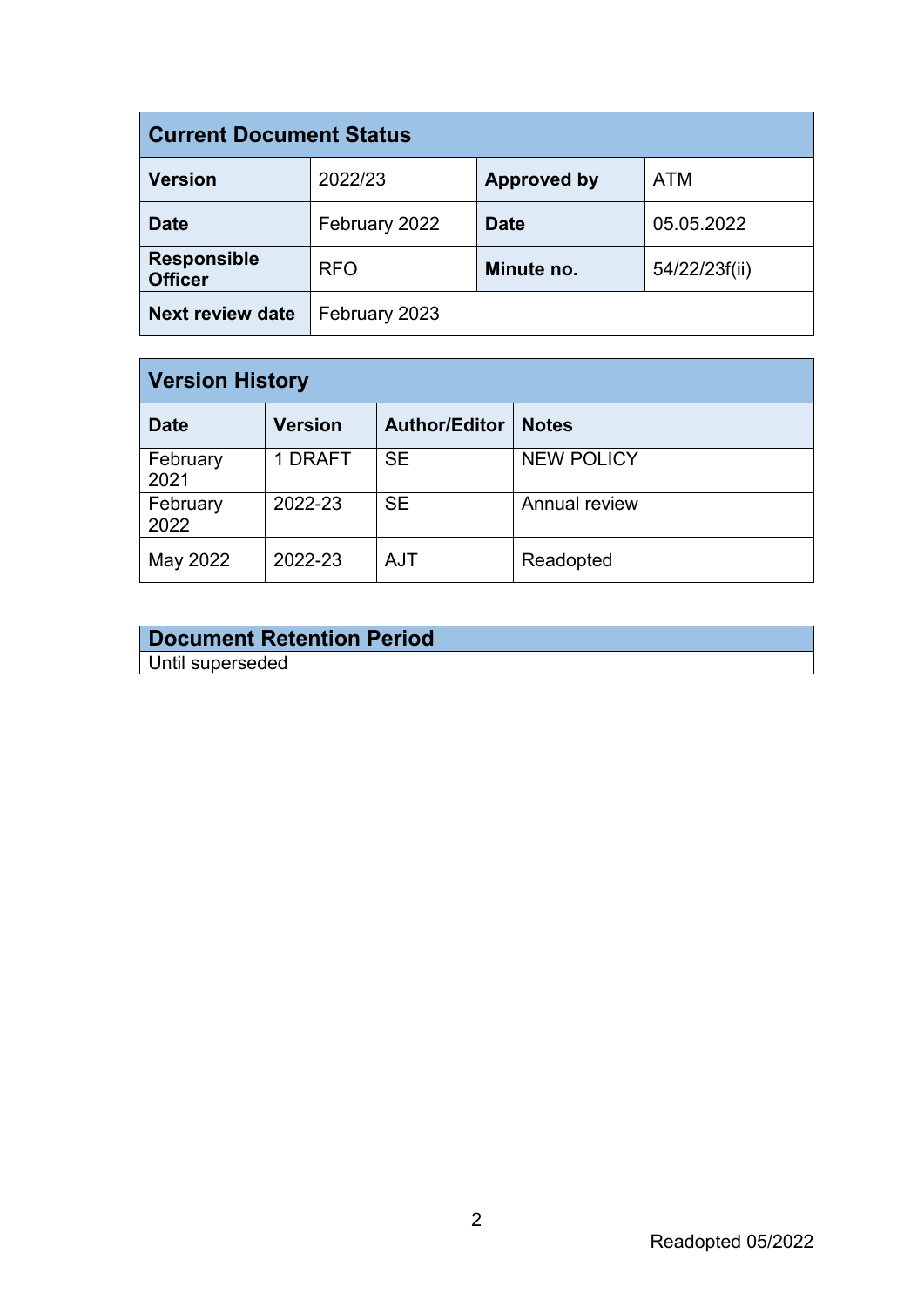# **SALTASH TOWN COUNCIL RISK MANAGEMENT STRATEGY**

# **1. Introduction**

1.1. This document and annexes are the Council's Risk Management Strategy. It sets out the framework on which risk management processes at Saltash Town Council are based. This framework will assist in ensuring that a consistent approach is taken across the Town Council for the identification, assessment and evaluation of risks, and for ensuring that actions are proportionate to address risks thereby efficiently and effectively utilising resources and maintaining a balance between risks and controls.

The strategy defines:

- What is meant by risk management;
- Why the Council needs a risk management strategy;
- What is the Council's philosophy on risk management;
- The risk management process
- An outline of the associated roles of Councillors, Town Clerk, Line Managers and other employees; and
- A summary of future monitoring and reporting lines for risk management.
- 1.2. The objectives of this strategy are to:
	- Further develop risk management and raise its profile across the Town Council;
	- Integrate risk management into the culture of the organisation;
	- Embed risk management through the ownership and management of risk as part of all decision making processes; and
	- Manage risk in accordance with best practice.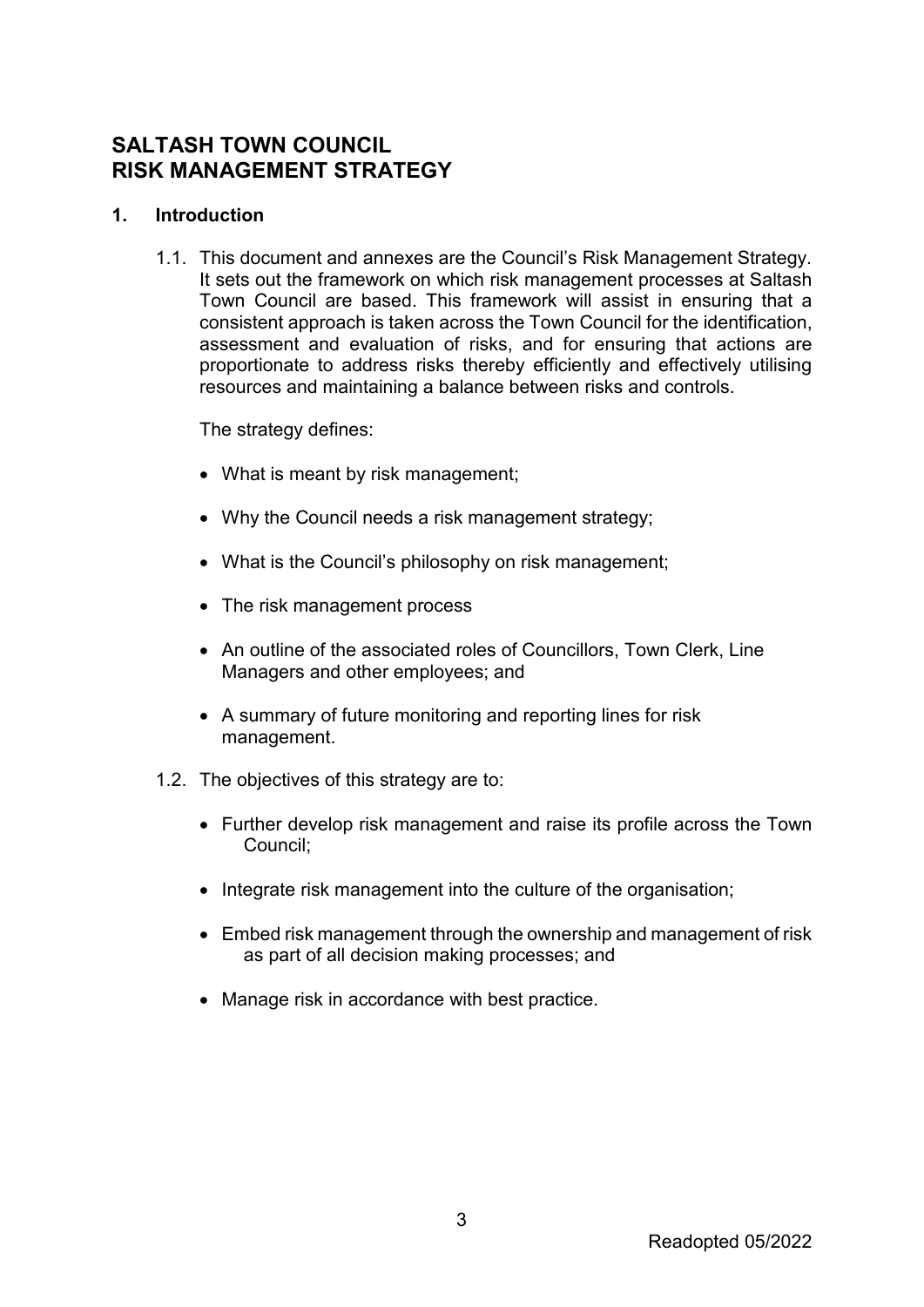### **2. What is Risk Management?**

- 2.1. *'Risk is the threat that an event or action will adversely affect an organisation's ability to achieve its objectives and to successfully execute its strategies. Risk management is the process by which risks are identified, evaluated and controlled. It is a key element of the framework of governance together with community focus, structures and processes, standards of conduct and service delivery arrangements.'* Audit Commission, Worth the Risk: Improving Risk Management in Local Government, (2001: p5)
- 2.2. Risk management is an essential feature of good governance, contributing to improved decision making and the achievement of objectives. It is vital to recognise that risk management is not simply about health and safety, but applies to all aspects of the Town Council's work. When embedded within the existing planning and decision making processes, risk management provides a basis for ensuring implications are thought through, and ensures that the impact of decisions, initiatives and projects are considered, and that conflicts are balanced. This will in turn influence success and improve service delivery.
- 2.3. Risk Management Benefits:
	- Protecting and adding value to the Council and its stakeholders by supporting the achievement of the Council's aims and objectives;
	- Improved strategic, operational and financial management;
	- Ensuring future activity takes place in a consistent and controlled manner;
	- Improved decision making, planning and prioritisation;
	- Mitigation of key threats and taking advantage of key opportunities;
	- Contributing to more efficient use/allocation of resources;
	- Protecting and enhancing assets and image;
	- Optimising operational efficiency and therefore delivering efficiency gains and value for money;
	- Allocating time and management effort to major issues;
	- Avoiding shocks and crises;
	- Safeguarding tangible and intangible assets;
	- Promotion of innovation and change;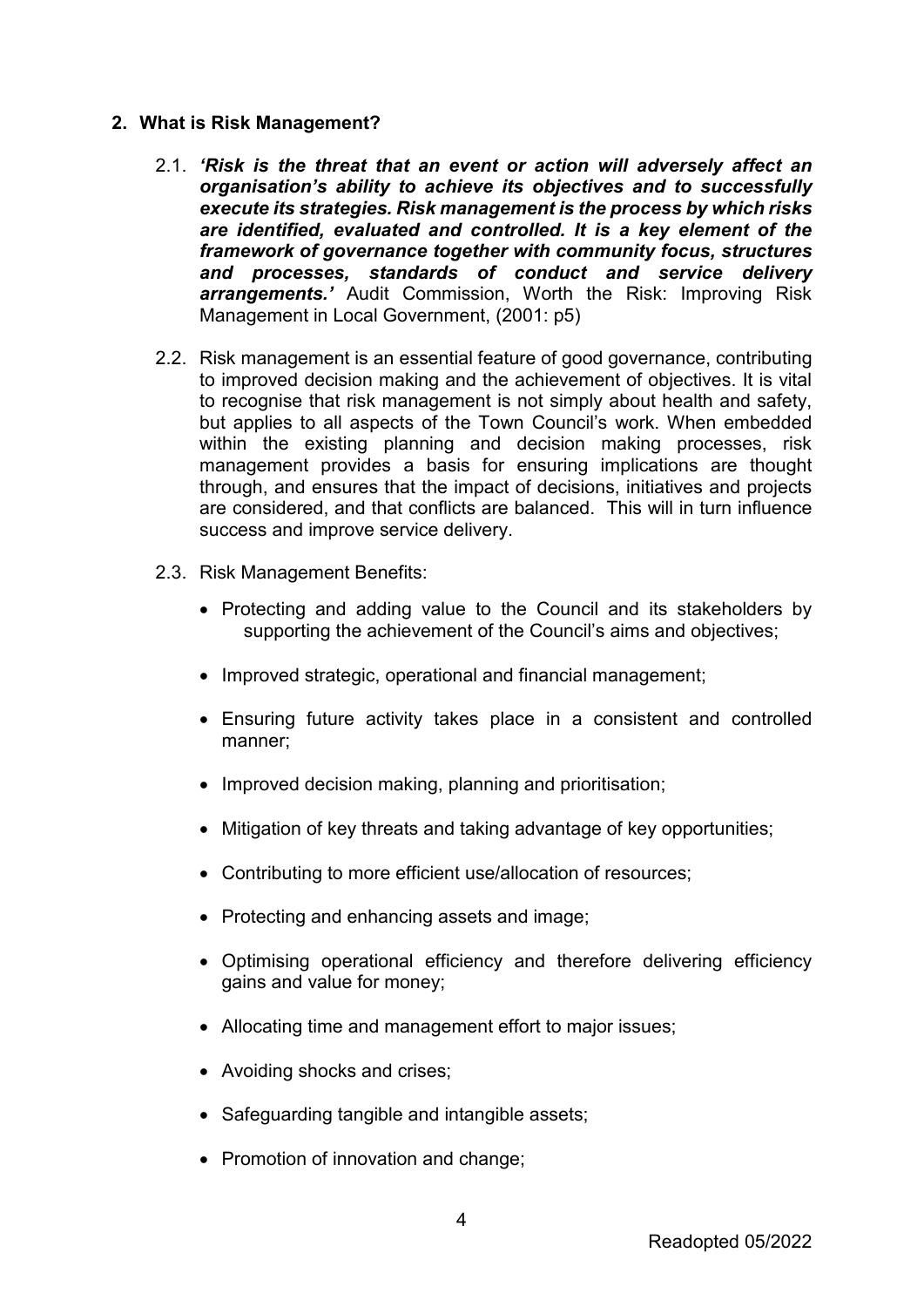- Improved customer service delivery.
- 2.4. Risks can be classified into various types but it is important to recognise that for all categories the direct financial losses may have less impact than the indirect costs such as disruption of normal working. The examples below are not exhaustive:

**Strategic Risk** - Long-term adverse impacts from poor decision-making or poor implementation. Risks damage to the reputation of the Town Council, loss of public confidence, in a worse case scenario Government Intervention.

**Compliance Risk** - Failure to comply with legislation, or laid down procedures or the lack of documentation to prove compliance. Risks exposure to prosecution, judicial review, employment tribunals, increased Best Value inspection, inability to enforce contracts.

**Financial Risk -** Fraud and corruption, waste, excess demand for services, bad debts. Risk of additional audit investigation, objection to accounts, reduced service delivery, dramatically increased Council tax levels/impact on Council reserves.

**Operating Risk -** Failure to deliver services effectively, malfunctioning equipment, hazards to service users, the general public or staff, damage to property. Risk of insurance claims, higher insurance premiums, lengthy recovery processes.

2.5. These risks can be broken down further into specific areas which could impact on the achievements of the Town Council's strategic objectives and day-to-day delivery of services:

**Political -** Those associated with the failure to deliver either local, regional or national policy;

**Financial** – Those affecting the ability of the Town Council to meet its financial commitments; failure of major projects; internal and external audit requirements; failure to prioritise and allocate resources effectively; poor contract management; initiative overload;

**Social** – Those relating to the effects of changes in demographic, residential, or socio-economic trends on the Town Council's ability to deliver its strategic priorities;

**Technological** – Those associated with the capacity of the Council to deal with the pace/scale of technological change, or its ability to use technology to address changing demands. It would also include the consequences of internal failures on the Town Council's ability to deliver its objectives;

**Legal** – The ability of the Town Council to meet legislative demands affecting breaches of legislation (UK & retained EU legislation).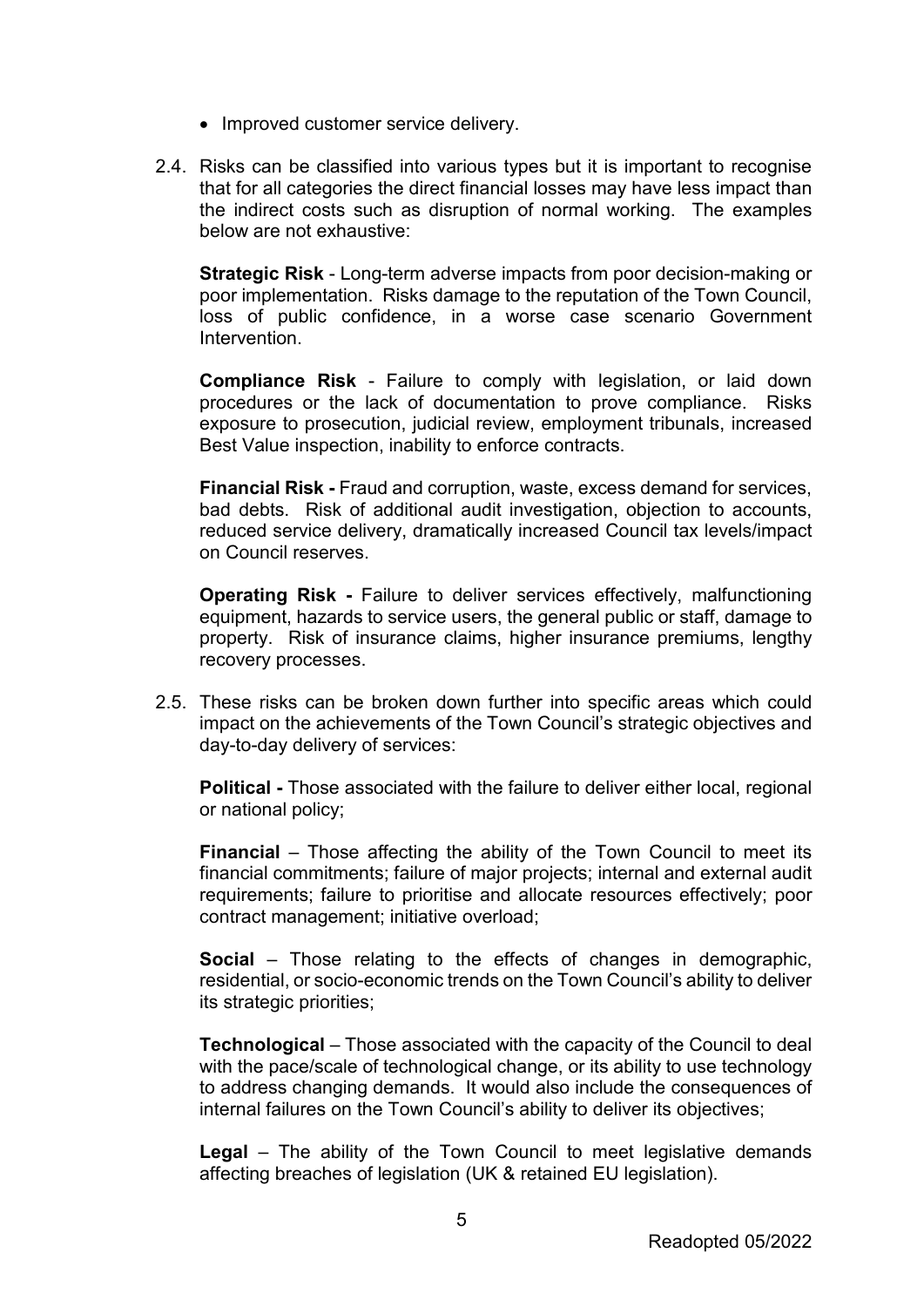**Environmental** – Those relating to the environmental consequences of progressing the Town Council's objectives in terms of energy, efficiency, pollution, recycling, emissions etc;

**Partnership/contractual** – Those associated with the failure of partners/contractors to deliver services to an agreed cost and specification and similarly failure of the Town Council to deliver services to an agreed cost and specification; compliance with procurement policies (internal/external); ensuring open and fair competition;

**Human Resources** – Those associated with the professional competence of staff; lack of training and development; over reliance on key personnel; ineffective project management; recruitment and selection issues;

**Organisational** – Those associated with the review of services and delivering continuous improvement;

**Health & Safety/Physical** – Those related to fire, safety, accident prevention and health & safety which pose a risk to both staff and the public; safeguarding and accounting of physical assets;

**Reputational** – Those associated with the changing needs of customers and the electorate; ensuring appropriate consultation; avoiding bad public and media relations.

- 2.6. Not all these risks are insurable and for some the premiums may not be cost-effective. Even where insurance is available, money may not be an adequate recompense. The emphasis should always be on eliminating or reducing risk, before costly steps to transfer risk to another party are considered.
- 2.7. Risk is not restricted to potential threats but can be connected with opportunities. Good risk management can facilitate proactive, rather than merely defensive, responses. Measures to manage adverse risks are likely to help with managing positive ones.

### 3. **Why does the Council need a Risk Management Strategy?**

- 3.1. Risk management will strengthen the ability of the Town Council to achieve its objectives and enhance the value of services provided.
- 3.2. The Risk Management Strategy will help to ensure that all Committees and service arears have an understanding of 'risk' and that the Town Council adopts a uniform approach to identifying and prioritising risks. This should in turn lead to conscious choices as to the most appropriate method of dealing with each risk, be it elimination, reduction, transfer or acceptance.
- 3.3. The Risk Management Strategy provides assurances to members and officers on the adequacy of arrangements for the conduct of business and the use of resources. Implementation of the strategy leads to greater risk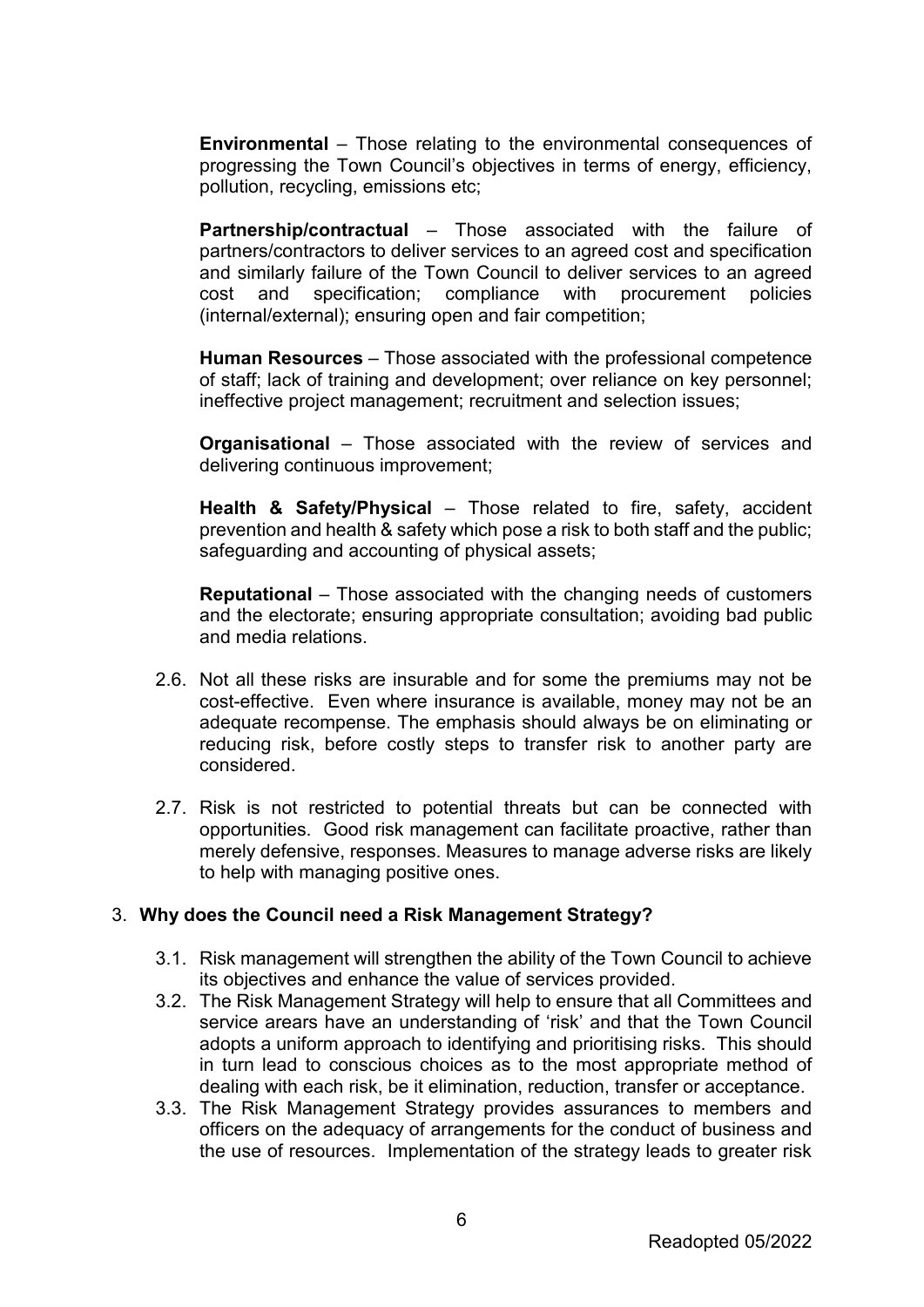awareness and improved control, which should mean fewer incidents and control failures and in some cases lower insurance premiums.

- 3.4. Strategic risk management is an important element in demonstrating continuous service improvement.
- 3.5. There is an Audit requirement under the Accounts and Audit Regulations 2015 to establish and maintain a systematic strategy, framework and process for managing risk. Risks and their control will be collated in a Risk Register. A statement about the system of internal control and the management of risk will be included as part of the Annual Statement of Accounts.

#### 4. **What is the Council's Philosophy on Risk Management?**

4.1. **Risk Management Policy Statement** –

*Saltash Town Council recognises that it has a responsibility to manage risks effectively in order to protect its employees, assets, liabilities and community against potential losses, to minimise uncertainty in achieving its aims and objectives and to maximise the opportunities to achieve its vision.*

*The Town Council recognises that it is the responsibility of all Councillors and employees to have regard for risk in carrying out their duties. If uncontrolled, risk can result in a drain on resources that could better be directed to front line service provision, and to the meeting of the Council's objectives and community needs.*

*The Town Council will seek to embed effective risk management into its culture, processes and structure to ensure that opportunities are maximised. The Council will seek to encourage line managers to identify, assess and manage risks, and learn to accept the right risks.*

*The Town Council will carry insurance in such amounts and in respect of such perils as will provide protection against significant losses, where insurance is required by law or contract and in other circumstances where risks are insurable and premiums cost effective.* 

*This policy has the full support of the Town Council which recognises that any reduction in injury, illness, loss or damage benefits the whole community. The co-operation and commitment of all employees is required to ensure that Council resources are not squandered as a result of uncontrolled risk.*

*Whilst it is acknowledged that risk cannot be totally eliminated it is accepted that much can be done to reduce the extent of injury, damage and financial loss. Therefore, Saltash Town Council is committed to identifying, reducing or eliminating the risks to both people and the natural and built environments.*

*Risk management is an integral part of the Town Council's Management processes.*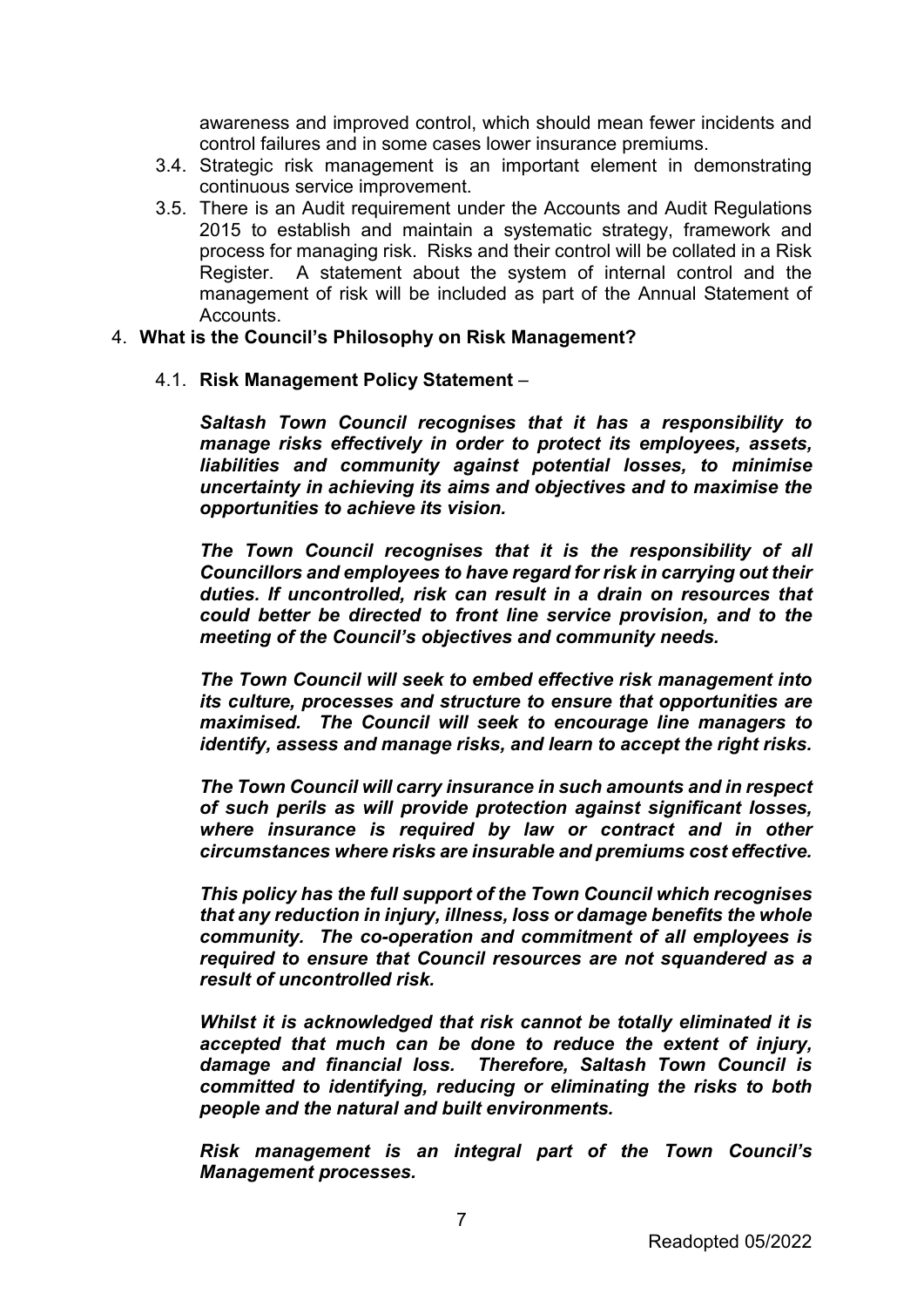## 4.2. Objectives

The objectives of the Council's Risk Management Strategy are to:

- Integrate risk management into the culture of the council;
- Manage risk in accordance with best practice:
- Anticipate and respond to changing social, political, environmental, technological and legislative requirements;
- Prevent loss, disruption, damage and injury and reduce the cost of risk, thereby maximising resources;
- To inform policy and operational decisions by identifying risks and their likely impact;
- Raise awareness of the need for risk management by all those connected with the Council's delivery of services.
- 4.3. These objectives will be achieved by:
	- Establishing clear roles, responsibilities and reporting lines within the Council for risk management;
	- Embedding risk management into the Council's decision making process, service delivery, project management and partnership working;
	- Providing opportunities for training and shared learning on risk management across the Council;
	- Offering a framework to identify priority risk areas, including the provision of risk registers at strategic and operational levels;
	- Reinforcing the importance of effective risk management as part of the everyday work of employees;
	- Incorporating risk management considerations into all levels of Council service provision;
	- Developing effective communication with, and the active involvement of, employees;
	- Monitoring of arrangements, at all levels on an ongoing basis;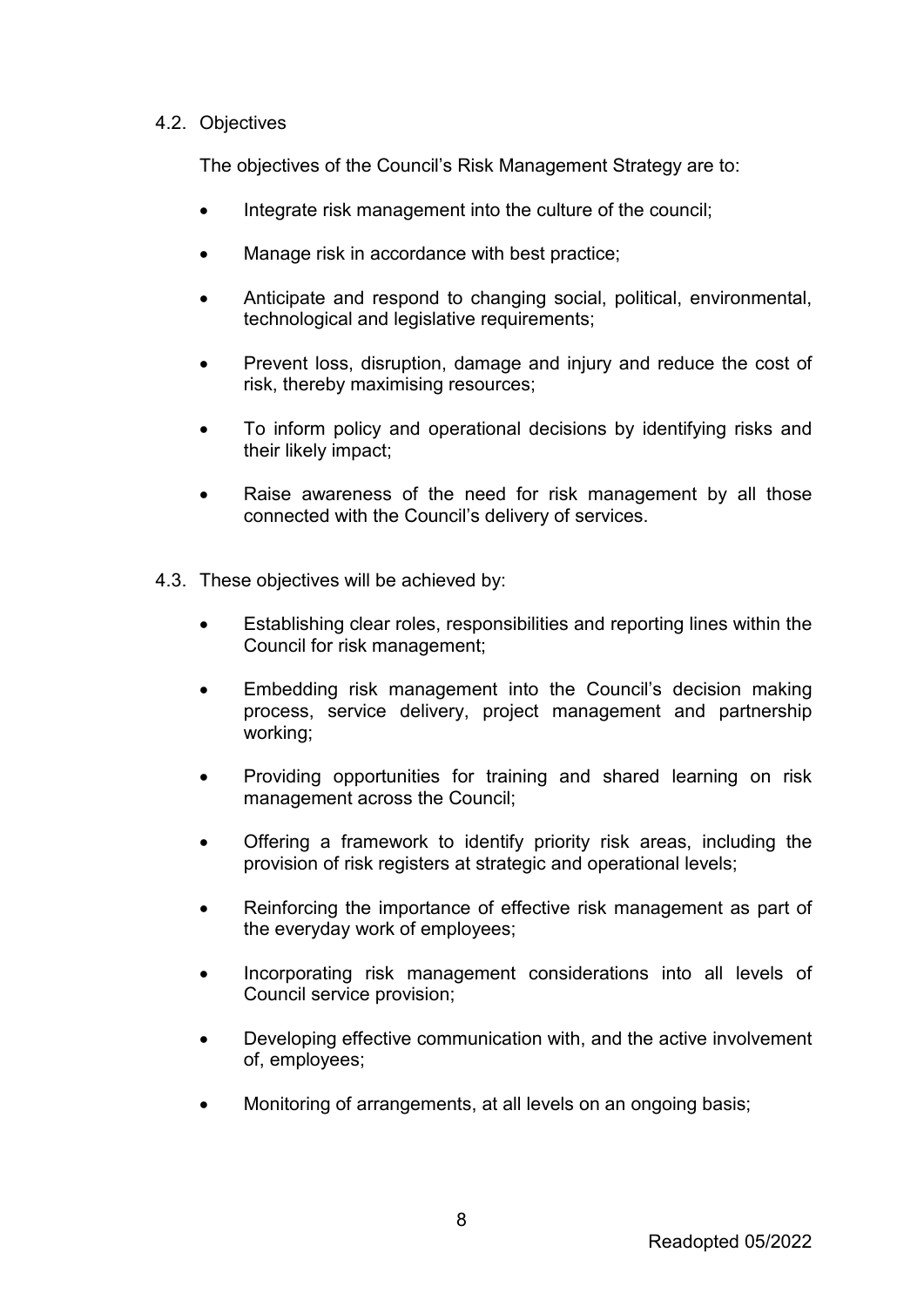- Identification and evaluation of risks associated with partners, contractors and other agencies and community groups;
- Ensuring robust Business Continuity arrangements are in place.

# 5. **What is the Risk Management Process?**

5.1. **Risk Control** – Risk control is the process of taking action to minimise the likelihood of the risk event occurring and/or reducing the severity of the consequences should it occur. Typically, risk control requires the identification and implementation of revised operating procedures, but in exceptional cases more drastic action will be required to reduce the risk to an acceptable level.

Options for control include:

- **Elimination**  the circumstances from which the risk arises are removed so that the risk no longer exists;
- **Reduction – loss control measures are implemented to reduce the impact/ likelihood of the risk occurring;**
- **Transfer – the financial impact is passed to others e.g. by revising contractual terms;**
- **Sharing - the risk with another party;**
- **Insuring – insure against some or all of the risk to mitigate financial impact; and**
- **Acceptance – documenting a conscious decision after assessment of areas where the Council accepts or tolerates risk.**
- 5.2. **Risk Register**  The Council currently prepares its generic Risk Register. In the case of all individual services, more specific risk assessments are undertaken. The Town Council also uses software provided by Moorepay to record Health and Safety Risk Assessments. (Currently being implemented)

The content of the Risk Register shall include the following:

- A description of the risk;
- The consequence of that risk;
- Existing controls;
- Residual rating (likelihood v impact):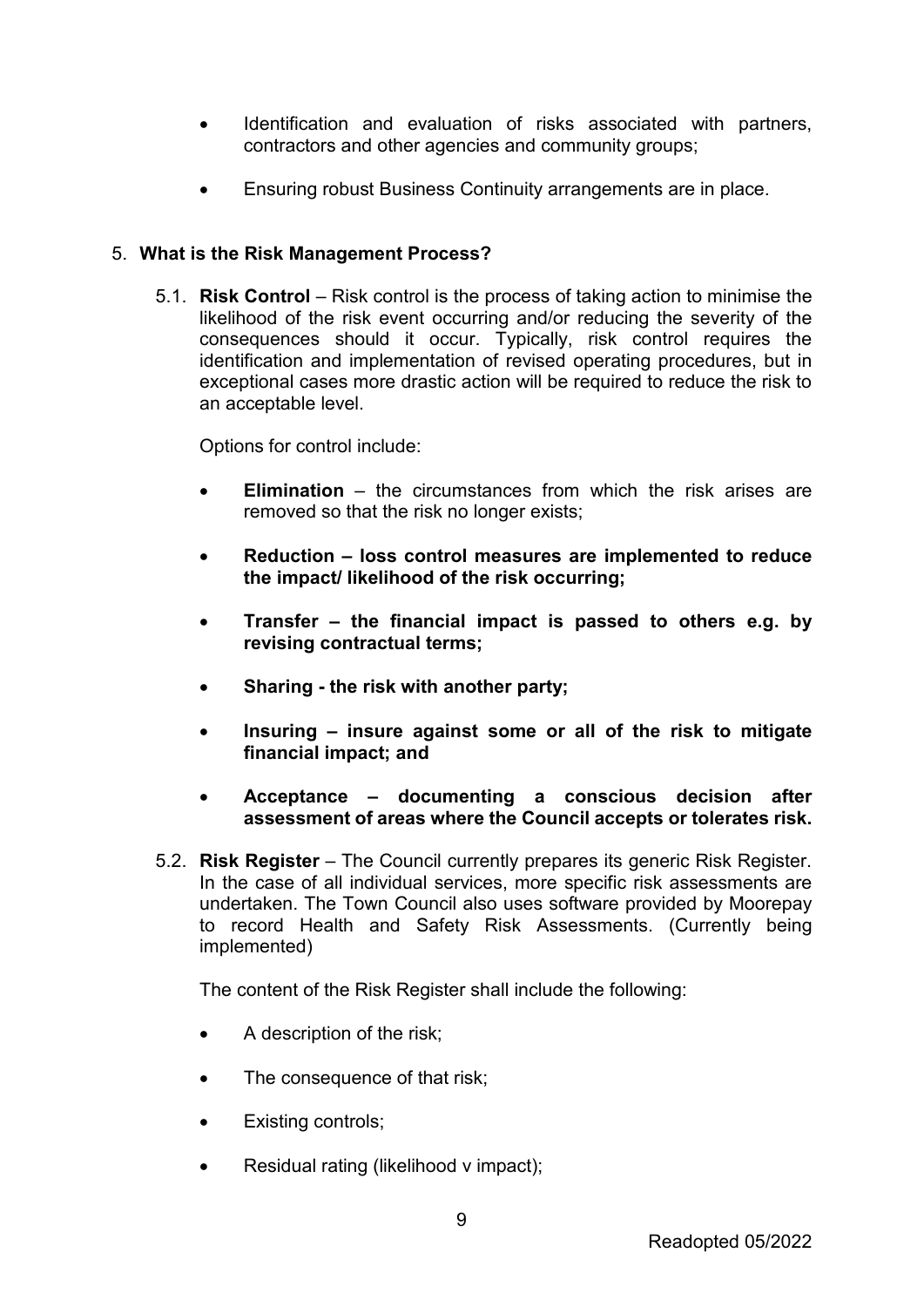- Required management action & controls;
- Officer responsibility;
- Review/target dates;
- Progress made
- 5.3. **Risk Monitoring**  The risk management process does not finish with putting any risk control procedures in place. Their effectiveness in controlling risk must be monitored and reviewed. It is also important to assess whether the nature of any risk has changed over time. The Risk Management Plan will be reviewed at least annually and approved by the Policy and Finance Committee.

The information generated from applying the risk management process will help to ensure that risks can be avoided or minimised in the future. It will also inform judgements on the nature and extent of insurance cover and the balance to be reached between self-insurance and external protection.

5.4. **Risk Management System -** Implementing the Strategy involves identifying, analysing/prioritising, managing and monitoring risks.

**Risk Identification** – Identifying and understanding the hazards and risks facing the Town Council is crucial if informed decisions are to be made about policies or service delivery methods. The risks associated with these decisions can then be effectively managed. All risks identified will be recorded in the Council's Risk Registers.

**Risk Analysis –** Once risks have been identified they need to be systematically and accurately assessed using proven techniques. Analysis should make full use of any available data on the potential frequency of events and their consequences. If a risk is seen to be unacceptable, then steps need to be taken to control it or respond to the risk.

**Risk Prioritisation -** An assessment should be undertaken of the impact and likelihood of risks occurring, with impact and likelihood being scored Negligible (1), Low (2) and Medium (3). The scores for impact and likelihood are added together. Risks scoring high (4) and above will be subject to detailed consideration and preparation of a contingency/action plan to appropriately control the risk.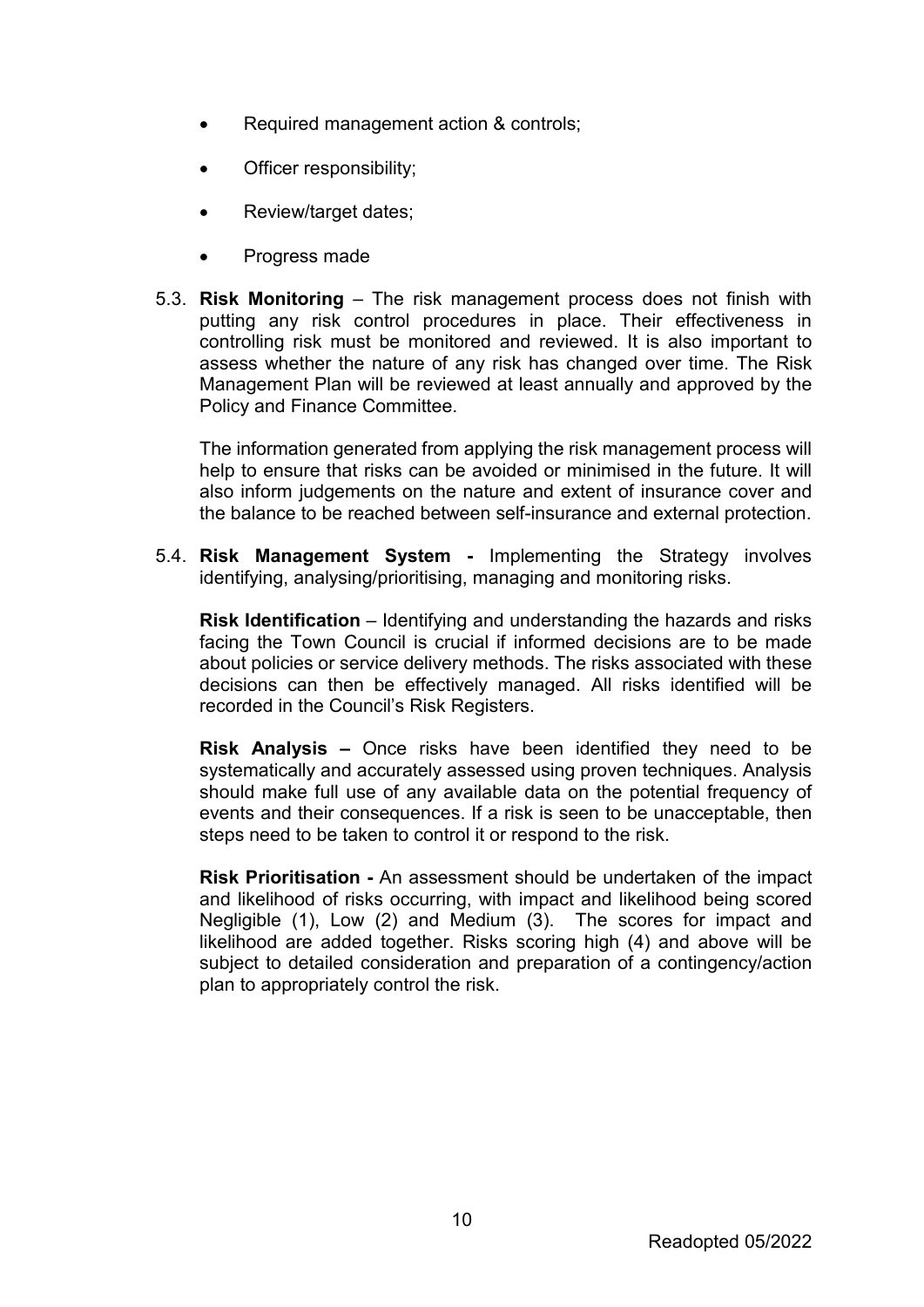|            |                | Impact         |                |            |                |  |
|------------|----------------|----------------|----------------|------------|----------------|--|
|            |                | Negligible (1) | Low $(2)$      | Medium (3) | High $(4)$     |  |
|            | High $(4)$     | 4              | 8              | 12         | 16             |  |
| Likelihood | Medium (3)     | 3              | 6              | 9          | 12             |  |
|            | Low $(2)$      | $\overline{2}$ | 4              | 6          | 8              |  |
|            | Negligible (1) | 4              | $\overline{2}$ | 3          | $\overline{4}$ |  |

# 6. **How will it feed into the Council's existing polices?**

- 6.1. All reports to Council or Committees will consider risk management issues. Initial identification of strategic and operational risks will be by officers who will compile lists of strategic and operational risks. Regular reports on risk management will be presented to the Policy and Finance Committee for consideration.
- 6.2. **Best Practice**  the current economic climate means that risk management is now more important than ever, it is important for the council to reassess its objectives and the threats to achieving these objectives. The council will build risk management procedures into the way that it operates as part of a commitment to quality and continuous service improvement.
- 6.3. **Partnership Working**  the Council is entering into an increasing number of partnerships with organisations from the public, private, voluntary and community sectors to deliver its priorities and services. Some of these organisations may not have the same sensitivities to the risks that the Council sees as important. Part of the process of setting up future partnerships will be to ensure that all relevant risks are identified and that appropriate control mechanisms (be it through formal contracts or partnership agreements) are built into the management arrangements for the partnership.

# 7. **Roles and Responsibilities**

7.1. It is important that risk management becomes embedded into the everyday culture and performance management process of the Council. The roles and responsibilities set out below, are designed to ensure that risk is managed effectively right across the Council and its operations, and responsibility for risk is located in the right place. Those who best know the risks to a particular service are those responsible for it. The process must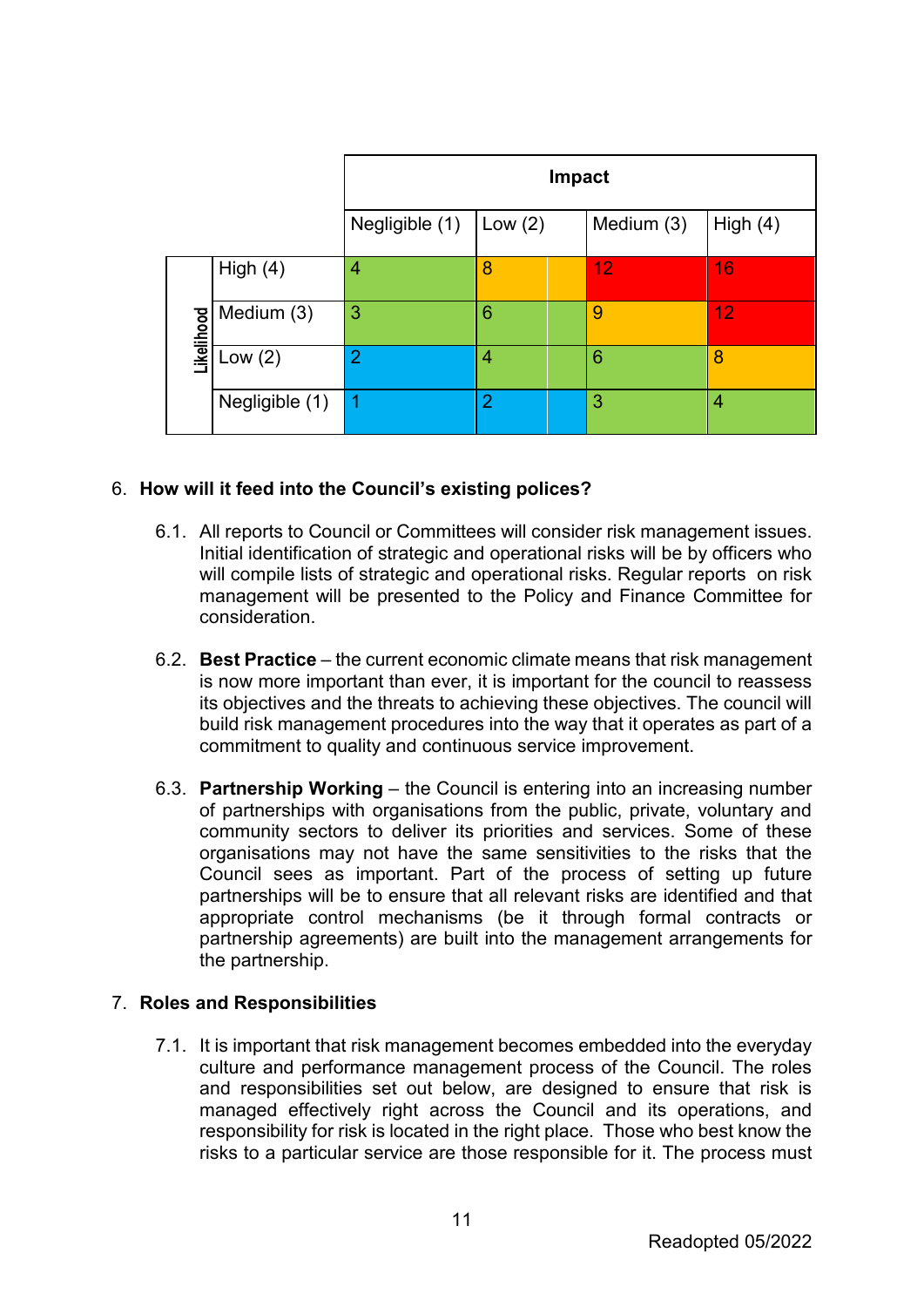be driven from the top but must also involve staff throughout the organisation.

- 7.2. **Councillors** Risk management is seen as a key part of the Councillor's stewardship role and there is an expectation that councillors will lead and monitor the approach adopted. This will include:
	- Gain an understanding of risk management and its benefits;
	- Be aware of risk management implications of decisions;
	- Ensure that officers develop and implement a strategic approach to risk management;
	- Approval of the Risk Management Strategy;
	- Analysis of key risks in reports on major projects, ensuring that all future projects and services undertaken are adequately risk managed;
	- Consideration, and if appropriate, endorsement of the Annual Statement of Internal Control; and
	- Assessment of risks whilst setting the budget, including any bids for resources to tackle specific issues.

Specific duties relating to individual officers are below:

- 7.3. **Town Clerk** or in their absence the nominated Deputy as per the line management staff structure – will act as the Lead Officer on Risk Management, overseeing the implementation of the detail of the Risk Management Strategy and will:
	- Provide advice as to the legality of policy and service delivery choices;
	- Provide advice on the implications of potential service actions for the Council's corporate aims and objectives;
	- Update Town Council on the implications of new or revised legislation;
	- Assist in handling any litigation claims:
	- In consultation with the Town Council's external advisors as necessary, provide advice on any human resource issues relating to strategic policy options or the risks associated with operational decisions and assist in handling cases of work related illness or injury;
	- In consultation with the Town Council's external advisors as necessary, provide advice on any health and safety implications of the chosen or proposed arrangements for service delivery; and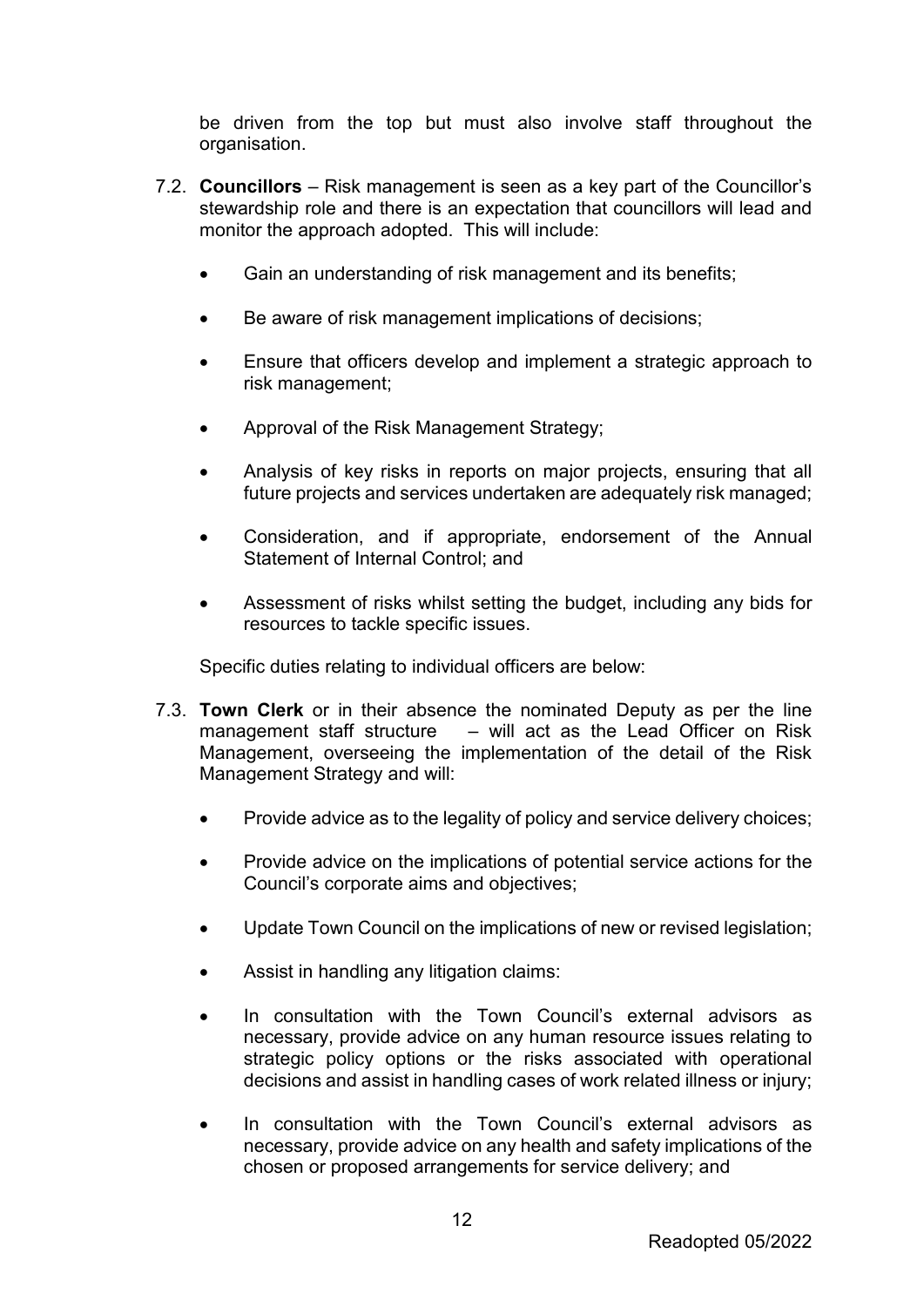- Report progress to Council via the Policy & Finance Committee.
- 7.4. **Responsible Finance Officer**  as the Council's Section 151 Officer, the Town Clerk & Finance Officer will:
	- Assess and implement the Council's insurance requirements:
	- Assess the financial implications of strategic policy options;
	- Provide assistance and advice on budgetary planning and control;
	- Ensure that the financial information system allows effective budgetary control; and
	- Ensure the Town Council's Risk Register is maintained
	- Manage the Town Council's investment and loan portfolio.
- 7.5. **Line Managers** Will act as the risk champions for their areas of specialty, assisting with identifying all risks within their remit and the compilation of the Risk Register. They will manage risk effectively in their particular service areas or projects and report how threats and risks have been managed to the Town Clerk. This includes identifying, analysing, prioritising, monitoring and reporting on service risks and any control actions taken.
	- Ensure that Risk Management is an integral part of any service review process;
	- Ensure that recommendations for risk control are detailed in service review reports; and
	- Will assist in developing and monitoring Performance Indicators for Risk Management.
- 7.6. **Employees -** Will undertake their job within risk management guidelines ensuring that the skills and knowledge passed to them are used effectively. All employees will maintain an awareness of the impact and costs of risks and how to feed data into the formal process. They will work to control risks or threats within their jobs, monitor progress and report on job related risks to their line manager.
- 7.7. **Role of the Internal Auditor** The Internal Auditor provides an important scrutiny role carrying out audits to provide independent assurance to the Policy & Finance Committee that the necessary risk management systems are in place and all significant business risks are being managed effectively.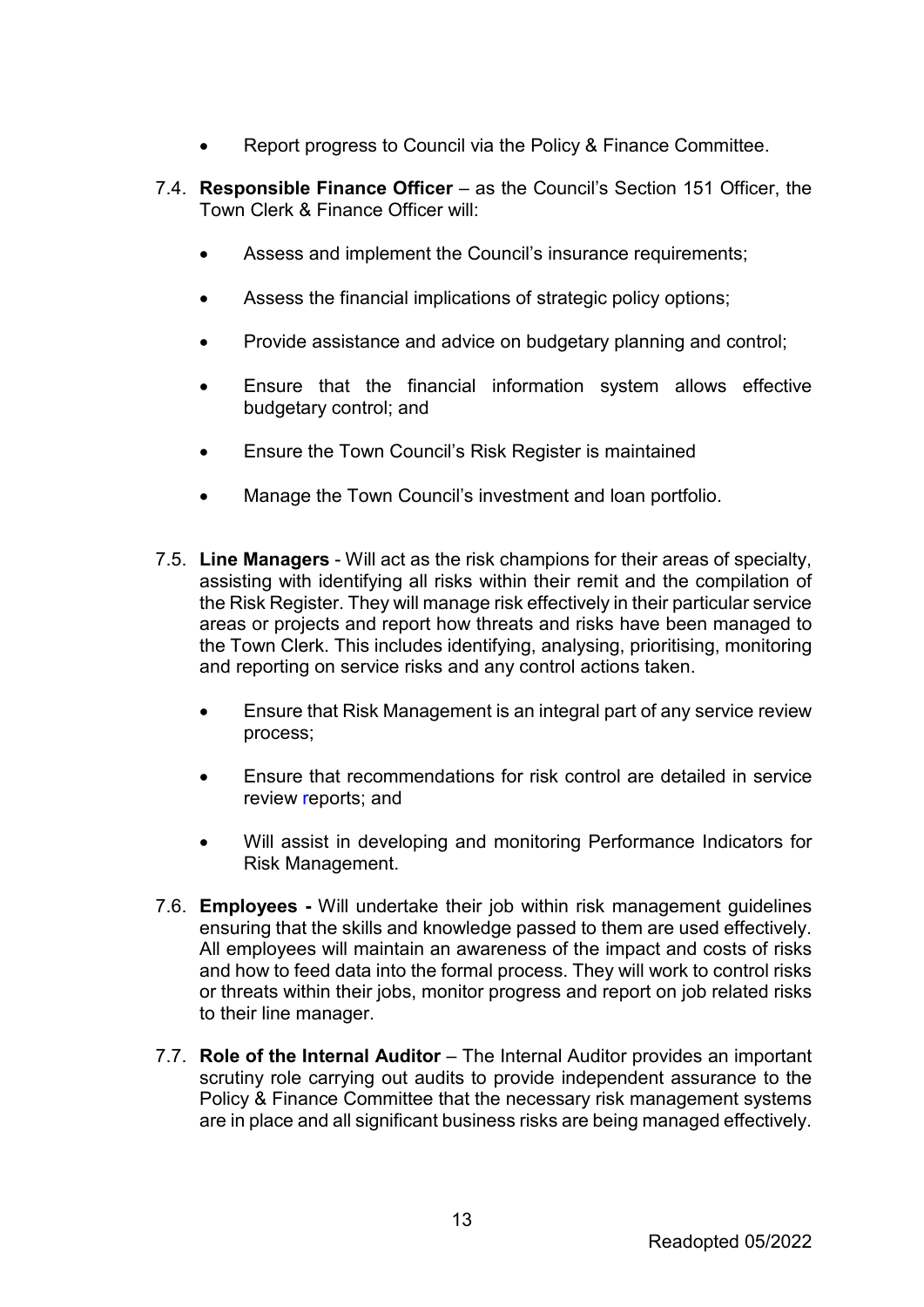The Internal Auditor assists the Council in identifying both its financial and operational risks and seeks to assist the Council in developing and implementing proper arrangements to manage them, including adequate and effective systems of internal control to reduce or eliminate the likelihood of errors or fraud.

The Internal Audit Report, and any recommendations contained within it, will help to shape the Annual Statement of Internal Control.

- 7.8. **Policy & Finance Committee** Development of the Risk Management Strategy and compilation of the Risk Register will be overseen by the Policy & Finance Committee and particularly the following:
	- Chairman Policy & Finance Committee
	- Vice-Chairman of Policy & Finance Committee
	- Town Clerk
	- Responsible Finance Officer & Finance Officer
	- **Line Managers**
- 7.9. **Training**  Where appropriate risk management training will be provided to Councillors, Line Managers and key staff will be provided through a range of methods such as workshops, literature and in house service familiarisation. The aim will be to ensure that both Councillors and members and staff have the skills necessary to identify, evaluate and control the risks associated with the services they provide.
- 7.10.In addition to the roles and responsibilities set out above, the Town Council is keen to promote an environment within which individuals and groups are encouraged to report adverse incidents promptly and openly. To assist with this aspect, the Town Council has developed an Anti-Fraud and Corruption Policy and a Confidential Reporting ('whistleblowing') Policy.

### 8. **Future Monitoring**

- 8.1. **Review of Risk Management Strategy**  This Strategy will be reviewed on a regular basis as part of the Council's continuing review of its Policy Documents, Standing Orders and Financial Regulations. Recommendations for change will be reported to the Policy and Finance Committee.
- 8.2. Once the work to finalise the Risk Registers has been completed, it is crucial that the information is regularly reviewed and updated. New risks will emerge and need to be controlled. Feedback from Internal and External Audit can identify areas for improvement, as can the sharing of best practice via professional bodies such as the National Association of Local Councils and the Society of Local Council Clerks.
- 8.3. **Reporting on Progress**  The Policy and Finance Committee will be updated on progress on risk management as necessary during the year.